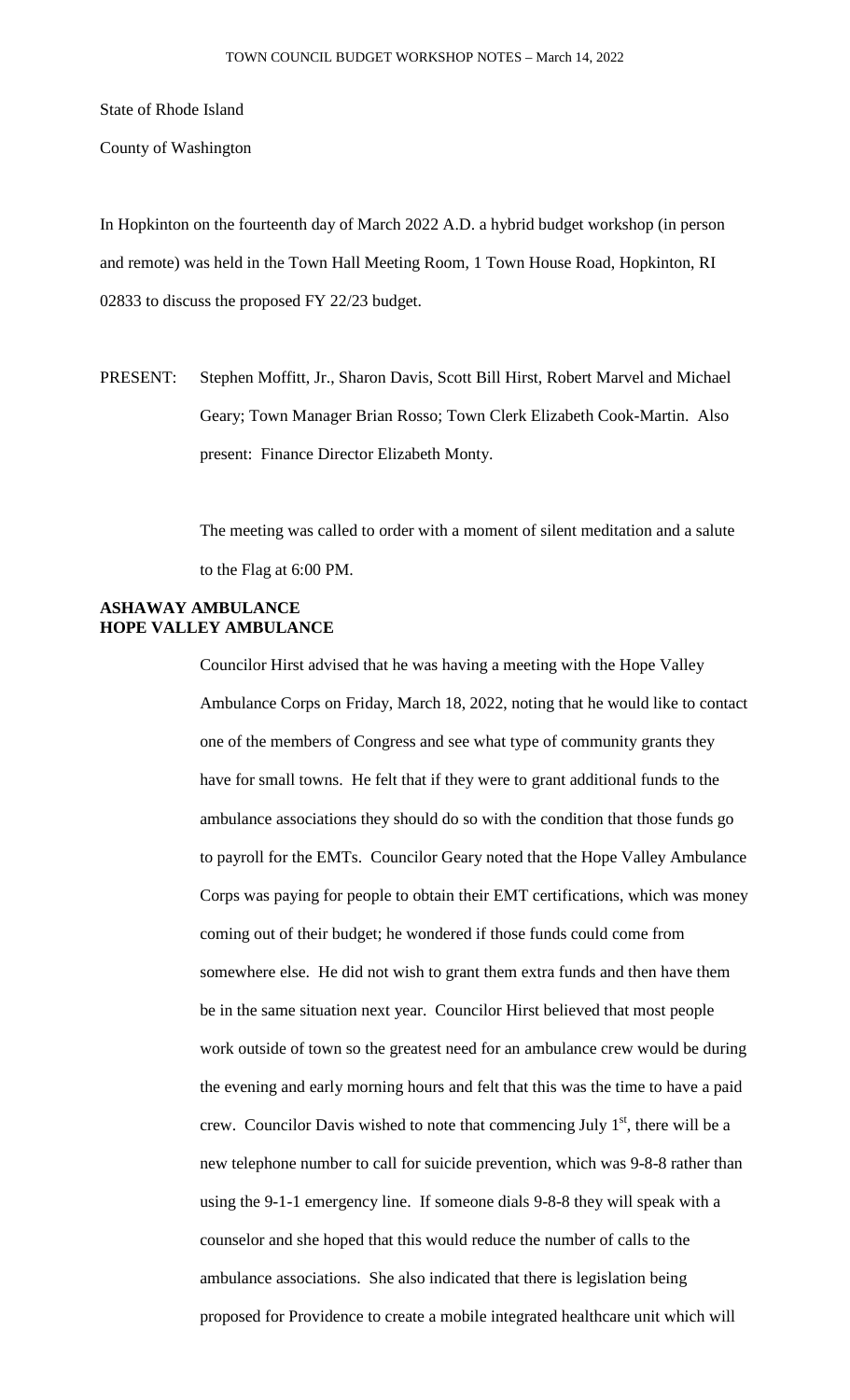respond to non-life threatening 9-1-1 calls, but this would not assist Hopkinton. She also noted that Brian Kennedy had responded to a letter sent to him by Council President Moffitt and explained that the ambulance funding situation was a local issue, not a state issue. Councilor Davis advised that she had spoken with Fire Chief Justin Lee of the Hope Valley/Wyoming Fire District because she felt that the ambulance associations should be part of the fire districts and she felt that he was open to this idea. She suggested that this would require a town workshop with Hopkinton, Richmond and the fire districts. She went on to state that Representative Kennedy had indicated that the fire districts were created by a Resolution through the taxpayers and if they wished to put the ambulance associations under the fire districts there would have to be another Resolution. Councilor Davis suggested holding two referendums, both in April, so that they would have the results and could add them into their May public hearing and then be able to finalize their budget and have their vote in June. Clerk Cook-Martin questioned Councilor Davis' request for two referendums, noting that special legislation would have to be submitted and there would have to be a vote. She was unsure if there would be cooperation from everybody in order to get that done. Mr. Rosso felt that if they tried to do this too quickly they would not get a large turn-out of voters. He suggested they give themselves more time to make residents aware of the situation and then there may be a better turn-out. Clerk Cook-Martin noted that if each fire district was vote on this matter, they may have to arrange for that vote which may just be a meeting with a vote and not necessarily a ballot vote; the fire districts are separate entities and they are their own taxing authority and can do whatever they want. Councilor Hirst suggested that in the past, if he remembered correctly, the Ashaway Fire District had voted against having the ambulance association join them. He believed that if the bills were put in the legislature, the committee that entertained them would look for endorsement from the town councils and the fire districts; noting that they would have to work with the Richmond Town Council as well. Councilor Davis felt that they have to start somewhere and she wished to hold a workshop where all interested parties are assembled to discuss this issue. Council President Moffitt agreed that there should be a workshop. Councilor Hirst wished to ask that one or

2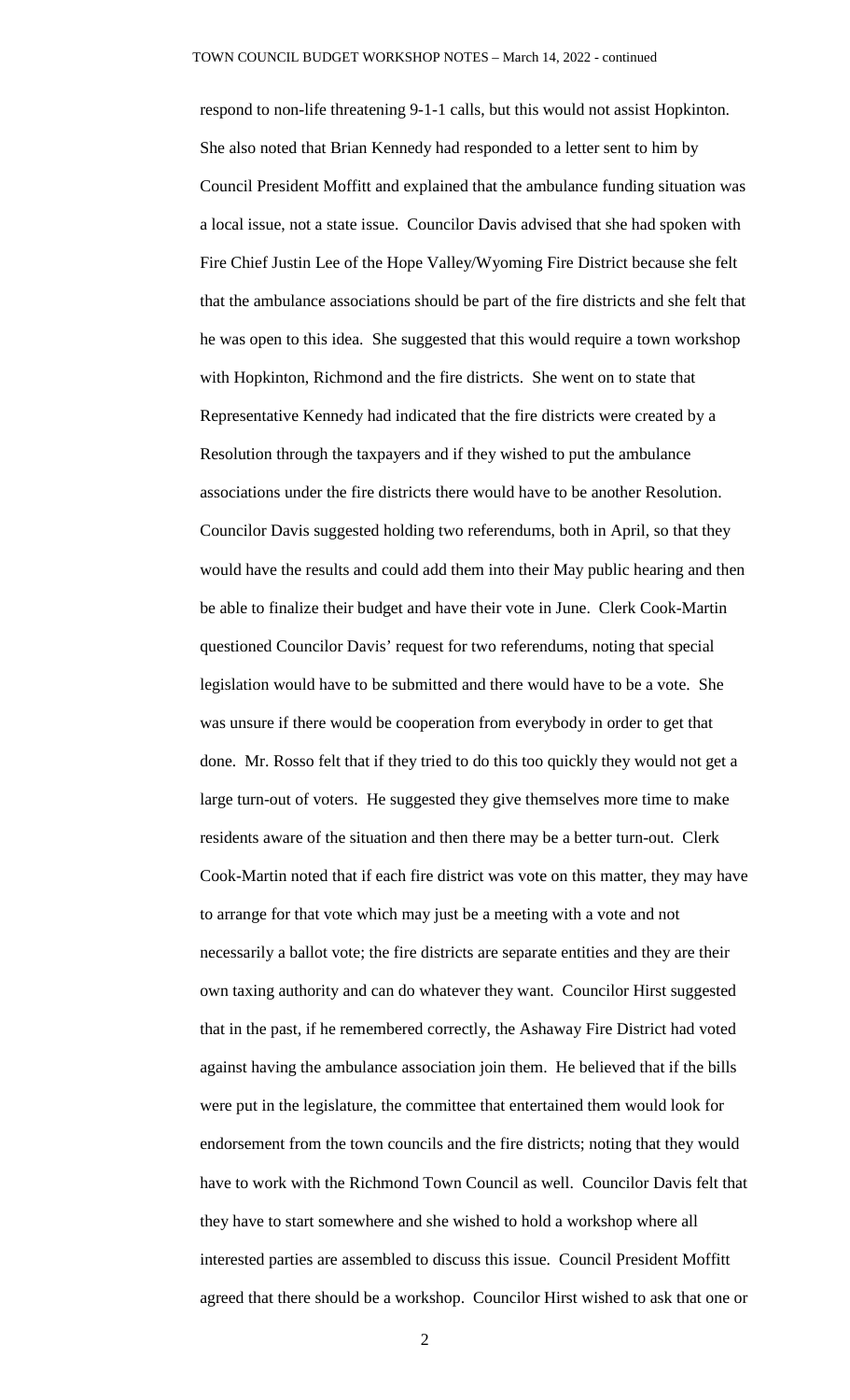two members of each entity attend so there would not be an overwhelmingly large crowd present. Councilor Davis noted that Chief Lee had suggested that the Chiefs and one representative from Hope Valley, Carolina, Ashaway, Richmond and Wyoming should all attend a workshop; she believed that all interested parties should be able to attend so everyone can give their opinion. Mr. Rosso suggested that consolidating the fire districts with the ambulances made sense to him from a managerial perspective because they can share services and also because if the ambulance fell under the town it would have to be managed by the town. He noted that if the town was to take over the ambulance associations, Hopkinton residents would be paying for people in Richmond to get services. If the town was to fully fund the ambulances their requested amounts, it would be the equivalent of the funding of a town department; however, with no management power their problems would not fix themselves. Mr. Rosso reiterated that this was not a one-time fix; it was an ongoing funding issue. He noted that he would be completely against asking for a warrant item and using fund balance. Council President Moffitt wondered how much money the ambulance associations needed to operate; figuring that they could take that number and figure out how much the fire district taxes will increase if they added that amount to their budget. Councilor Davis noted that she had asked Chief Lee how much the taxes would increase if they were to fund the Hope Valley Ambulance with \$100,000 from their budget and he indicated fifteen cents per thousand and they believed approximately ten cents for Ashaway residents. Mr. Rosso felt those numbers can be confusing noting that the bottom line was that if the fire district funds the ambulance corps \$100,000, it was going to cost those taxpayers \$100,000 and if the town funded them \$100,000 it was going to cost the taxpayers \$100,000. He noted that the increase in the mill rate would be more substantial to the fire districts than it would be to the town, but it does not matter because the residents are still being taxed the same amount. Council President Moffitt noted that his fire district taxes were much cheaper than his town taxes so he would rather see an increase there. Councilor Hirst felt that part of the problem was the amount of money that the ambulance associations were being reimbursed from insurance companies and believed that insurance carriers should be paying more of the bills.

3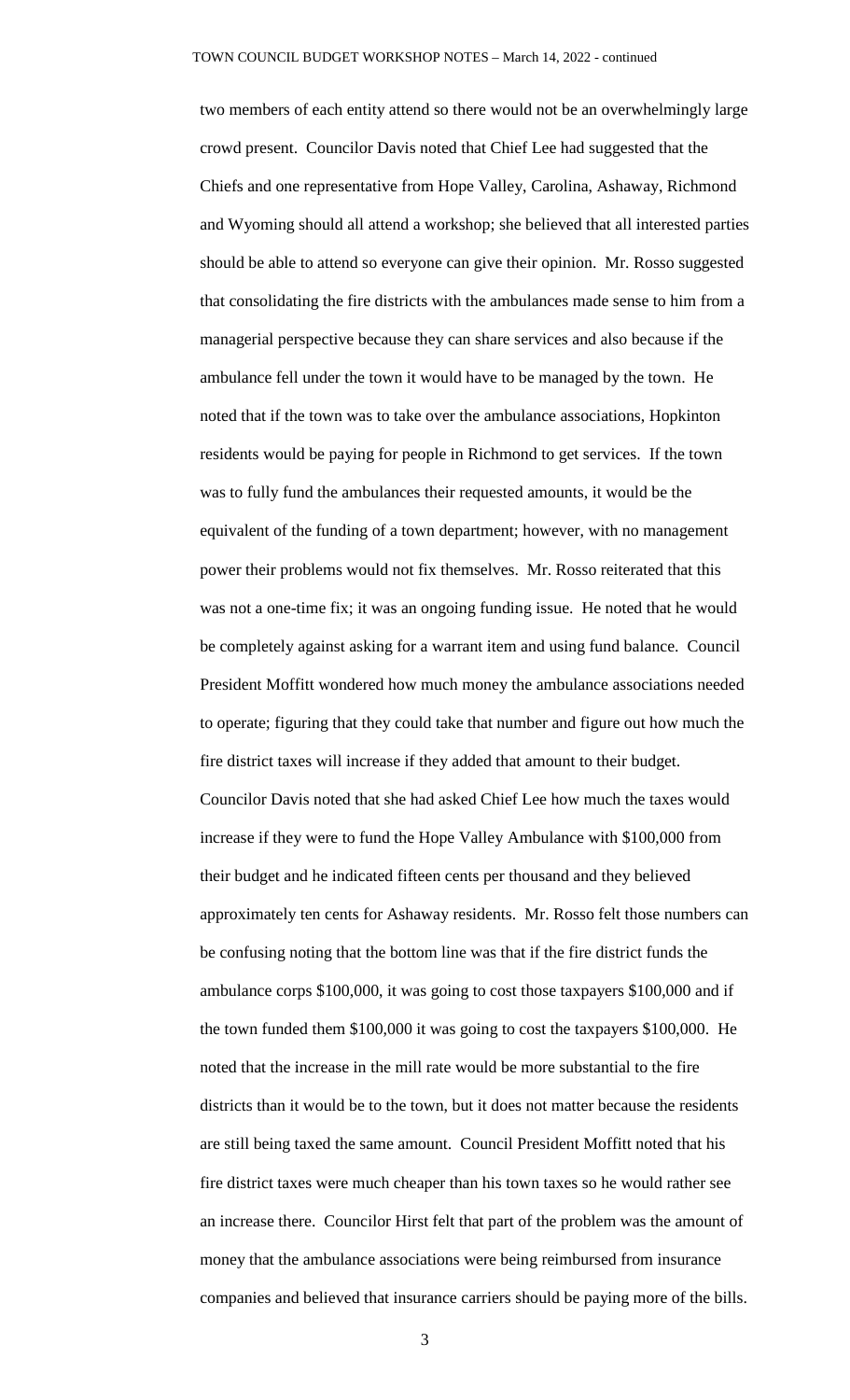The Council collectively agreed that they did not believe having this matter as a warrant item would be a good idea. Clerk Cook-Martin noted that they would need to have full participation by all of the agencies, which included the Richmond Town Council as well as the other fire districts that are in Richmond. Council President Moffitt believed that this problem would not be fixed this year; however, he would like to begin the discussion. Councilor Hirst noted that the Ashaway Fire District has their annual meeting on the third or fourth Thursday of July at 6:30 p.m. and all registered voters in that district can vote. Councilor Davis did wish to increase the ambulance associations' grant by \$10,000. Councilor Hirst agreed and indicated that the financial town assembly was held in May and after that they could still adjust the budget. Councilor Marvel agreed but felt there should not be any warrant item regarding the ambulance associations, which was agreed to by all.

## **CIP/DEBT SERVICE, WARRANT ITEMS, OTHER DEPARTMENTS AND BUDGETARY MATTERS**

Mr. Rosso wished to propose that the Council entertain the idea of a warrant item regarding legal fees, solicitor stipend and litigation which meant that if any accounts were underrun, any excess money would go to the restricted account for legal fees. As of now the restricted account was in the negative by \$7,000 and they were going to mediation for two of the unions; the police contract would be due next year; and, there are also pending lawsuits. The Council questioned whether this needed to be voted on and Clerk Cook-Martin indicated eventually, but there were a number of things that the Finance Office still needed to provide. For the Financial Town Assembly of May 3, 2022 they would have to publish the warning and have it posted within the town which will disclose to the residents the things that the Council was considering and then they would finalize the budget and any warrant items at their next meeting the following week. Any warrant items were put in the form of a question and added to the ballot which was reviewed by the Solicitor and then sent to the Board of Elections for printing. This would have to be on the Financial Town Assembly's order of business and presented by the Town Moderator. Lastly, Mr. Rosso wished to note that Hopkinton's portion of the school budget went up \$30,000 which is an increase of three percent on the mill rate. Councilor Davis questioned what would happen to

4